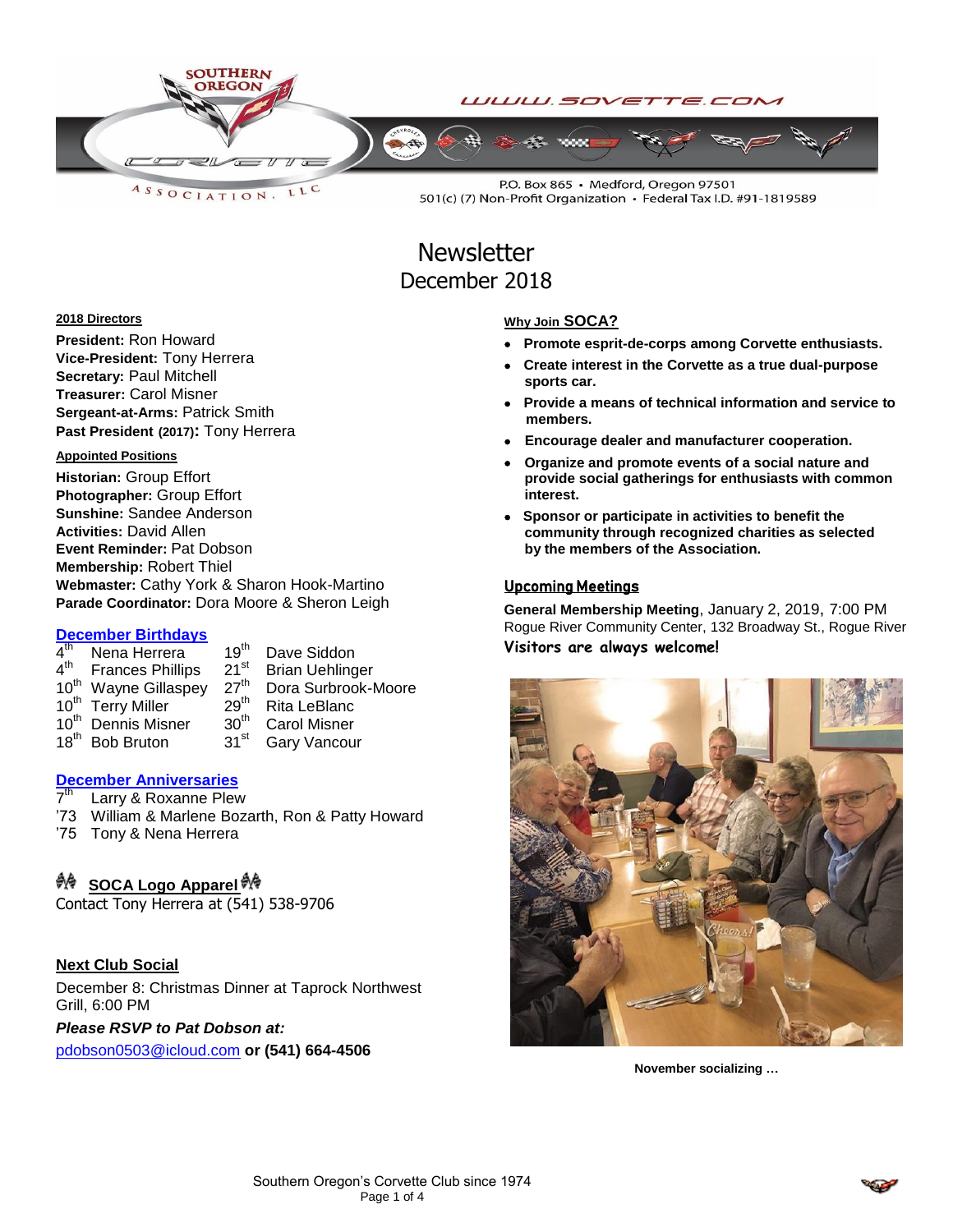

- December 8: 6:00 PM … SOCA Christmas Dinner … Taprock Northwest Grill restaurant, Grants Pass, in the Evergreen room … buffet dinner, check or cash, \$32.00 per person (food and gratuity included).
- January 2: Club meeting … 7:00 PM, Rogue River Community Center, 132 Broadway St., Rogue River

For additional events, information and links … go to the S.O.C.A. website "Events Page:"



<https://www.sovette.com/events>

**… and more socializing …**



**… and even more socializing!**

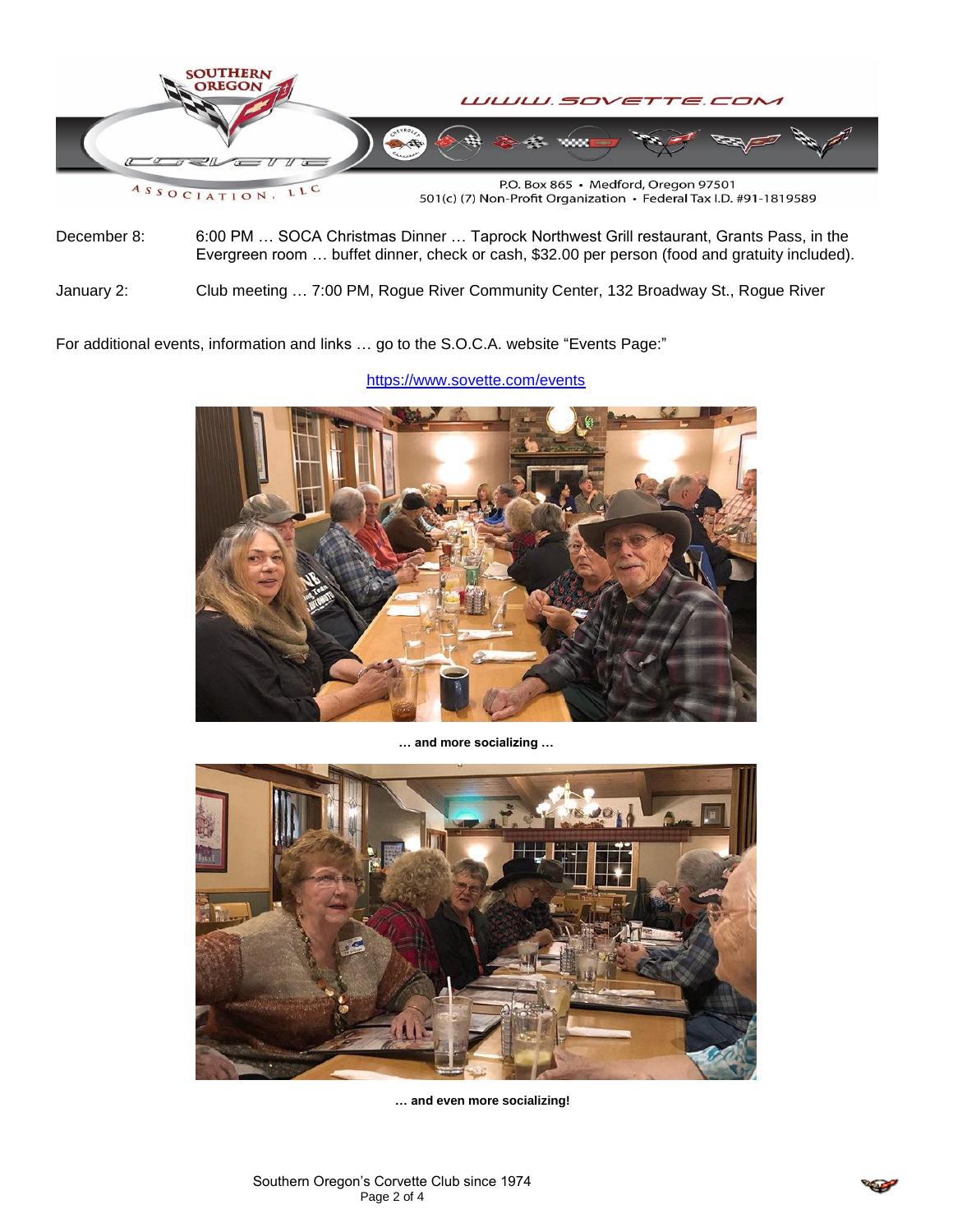# **The Corvette Enthusiast's Night Before Christmas By [Rick Tavel](https://www.corvetteforum.com/articles/author/rtavel/) - December 22, 2012**



**Twas the night before Christmas, and in the garage Was a brand new C7, engineered by Tadge! It'd been years in the making, and soon would be shown To frustrated enthusiasts who had started to moan!**

**He kept it all covered, so no one could see The design and the details, and just what it would be! With Jalopnik's renderings, C&D's, and more The excitement was epic like never before!**

**When out in the Forums, there arose such a clatter I sprang to my PC, to see what was the matter! I typed in the website and looked for the thread About the C7 containing nothing but dread!**

**The threads debated every detail and line, You'd think GM knew nothing of design! Forget the fact they've been successful for years Every expert on the forums expressed nothing but fears!**

**The engine and power, disappointing at best, Were argued, debated and not put to rest. How many horses were under the hood, But that's not important, no one understood.**

**Not horsepower but torque is what should stressed, Some understood, some not they confessed! They talked of the charts and debated the curves The discussion so detailed it got on my nerves!**

$$
\mathcal{L}^{\mathcal{P}}
$$